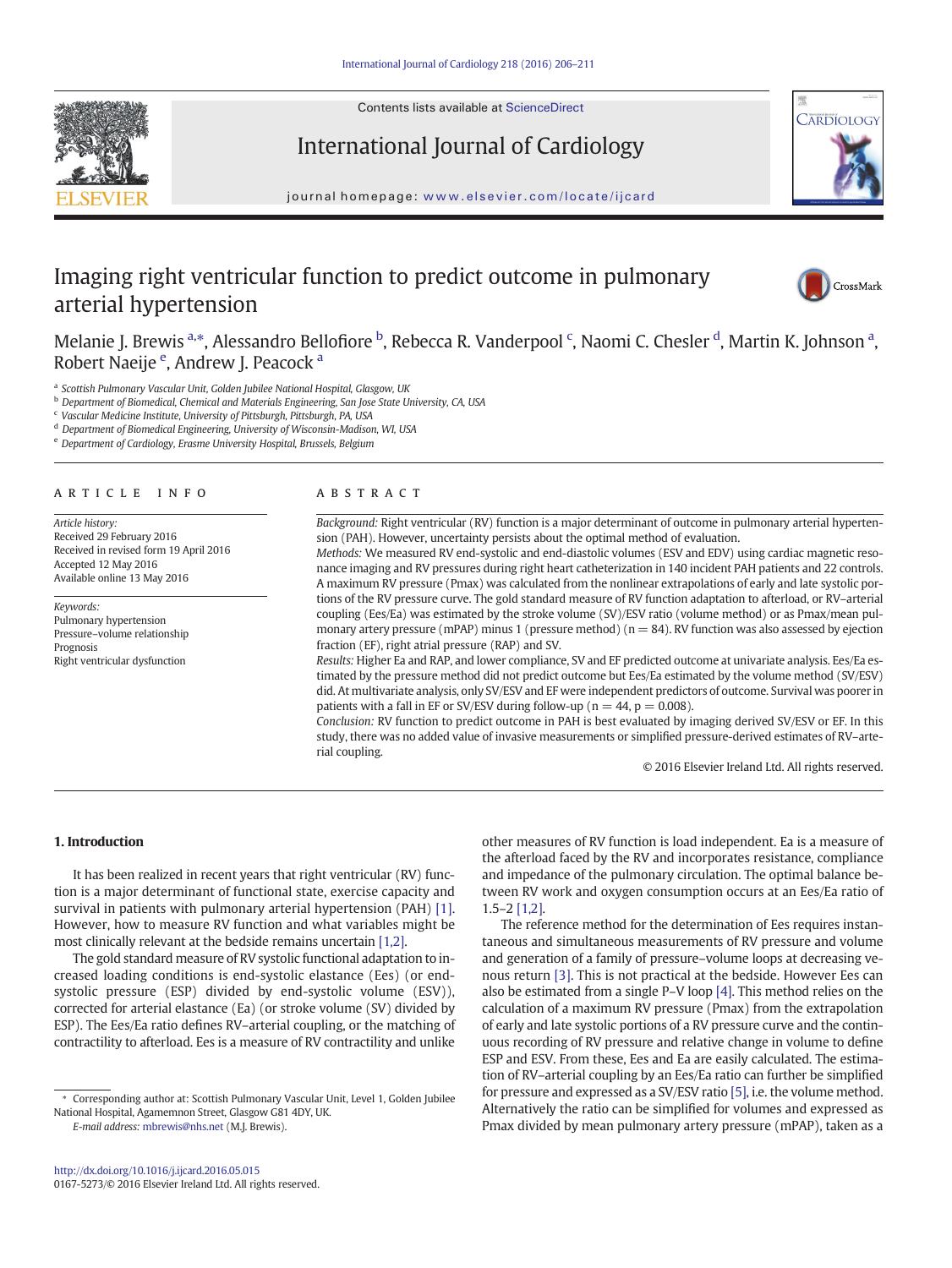surrogate for ESP, minus 1 [\[6\],](#page-5-0) i.e. the pressure method. A RV pressure curve is easily obtained during a right heart catheterization. RV volumes are ideally determined by magnetic resonance imaging (CMR).

From RV volumes it is naturally also easy to calculate a SV and an ejection fraction (EF) as SV/EDV. Cardiac CMR studies have shown that decreased SV and RV EF are predictive of poor outcome [\[7\]](#page-5-0), and that a deterioration in RV EF during PAH therapy predicts a poor survival irrespective of improvements in pulmonary vascular resistance (PVR) [\[8\].](#page-5-0) However, EF is preload-dependent while Ees/Ea is theoretically not. Therefore, estimates of Ees should be superior in determining clinical state and outcome. Accordingly, a recent study on a limited number of patients referred for investigation of PH showed Ees/Ea estimated by SV/ESV to be an independent predictor of outcome while EF was not [\[9\].](#page-5-0)

We therefore investigated the prognostic utility of RV–arterial coupling determined by both the volume and the pressure methods, compared to more usual determinations of EF and right heart catheterization-derived RAP and SV in a large cohort of patients with PAH, and in addition examined changes over time of these measurements with targeted therapies and their impact on survival.

#### 2. Methods

We identified 140 treatment naïve incident cases of PAH diagnosed between January 2004 and April 2014 at the Scottish Pulmonary Vascular Unit, Glasgow. Patients were included after multidisciplinary evaluation based on right heart catheterization, echocardiography, pulmonary function testing and CT scan of thorax. All patients underwent invasive measurements and cardiac CMR within 72 h and received pulmonary vasodilator therapy in accordance with guidelines [\[10\]](#page-5-0). In 84/140 patients, RV pressures traces were available and were manually redigitised using GetData Graph Digitizer 2.26. A subgroup of 44 patients underwent serial CMR after a minimum of 3 months of PAH therapy. 22 control patients without pulmonary hypertension (defined as a mPAP  $\le$ 25 mm Hg) who had right heart catheterization and CMR to investigate breathlessness were included to provide reference values for RV–arterial coupling by the two methods.

# 2.1. Cardiac CMR

CMR imaging was performed in the supine position on a 1.5-T magnetic resonance imaging scanner (Sonata Magnetom, Siemens, Erlangen, Germany) and images were analysed using the Argus analysis software (Houston, Texas). RV and LV volumes were determined by manual tracing endocardial borders of short axis stack obtained during breath-hold as previously described [\[11\]](#page-5-0). CMR variables were indexed for body surface area and adjusted for age.

#### 2.2. Calculation of RV–arterial coupling

In those patients for whom RV pressure trace was available for analysis, Ees was calculated using the single beat method [\[4\]](#page-5-0). An average RV pressure trace was generated for each patient across a respiratory cycle, typically 4–6 beats. Pmax, the maximum theoretical pressure the ventricle could generate if isovolumetric contraction occurred, was calculated using a manual sine-wave extrapolation of the early systolic and diastolic portions of the RV pressure curve. ESP was approximated by mPAP [\[6\].](#page-5-0) Ees was calculated as the slope of end-systolic pressure volume line, Ees = (Pmax − mPAP) / (RVEDV − RVESV). Arterial elastance (Ea) was estimated by mPAP / (RVEDV − RVESV). RV–arterial coupling (Ees/Ea) was simplified for volumes as Pmax / mPAP  $-1$  (hereafter referred to as the pressure method, Ees/Ea  $-$  P), or simplified for pressures as SV/ESV (hereafter referred to as the volume method, SV/ESV) [\[9\].](#page-5-0) Stroke volume was calculated as cardiac output measured by thermodilution during the right heart catheterization divided by heart rate or as EDV minus ESV, and indexed for body surface area (SVI).

## 2.3. Statistical analysis

Statistical analysis was performed using SPSS 22 (SPSS Inc., Chicago, IL) and Graphpad Prism Version 5.00 (Graphpad Software, California, USA). Continuous variables were tested for normality using D'Agostino and Pearson omnibus normality test. Normally distributed variables are shown as mean  $\pm$  standard deviation and non-normally distributed variables as median (IQR). Categorical variables are described by percentage (number) unless otherwise stated. Correlation coefficients were calculated by the Spearman method.

Survival was from date of diagnostic right heart catheter and endpoint was date of either death, lung transplantation or censoring. In those who underwent serial CMR to assess change in RV function, survival was from the date of the second study. Patients were censored if they were lost to follow-up or alive at last day of study (4th August 2014). All cause mortality was used for survival analysis. Survival predictors were determined using a bivariate Cox proportional hazards regression analysis with age. Variables with a p value  $\leq 0.2$  were considered for multivariate analysis. Survival of patients with decreased SV/ESV in comparison to those with stable or increased SV/ESV were compared by log-rank test. A p value  $< 0.05$  was considered statistically significant throughout.

#### 3. Results

#### 3.1. Population characteristics

Of the 140 PAH patients included in the study, 61 deaths occurred in the follow-up period (median survival 2086 days). [Table 1](#page-2-0) describes the characteristics of the whole population and the 84 PAH patients with RV pressure trace analysis in comparison to 22 control patients with mPAP  $\le$ 25 mm Hg. PAH patients had a mPAP range of 28–101 mm Hg and demonstrated impaired RVEF, low SVI and increased RV volumes and mass.

There were no significant differences between SVI calculated as cardiac index/heart rate or as EDV – ESV (30  $\pm$  10 vs 28  $\pm$  10 mL/m<sup>2</sup> in PAH patients and  $43 \pm 20$  vs  $45 \pm 15$  mL/m<sup>2</sup> in controls, p = 0.428).

[Table 2](#page-2-0) shows calculated values of Ees, Ea, Ees/Ea − P and SV/ESV for PAH patients and controls. Ees and Ea were increased in PAH patients, and Ees correlated with levels of mPAP, and inversely with pulmonary vascular compliance ( $r = 0.574$  and  $r = -0.619$ , both  $p \le 0.001$ ). Both Ees/Ea  $-$  P and SV/ESV were lower in PAH patients, and inversely correlated with mPAP,  $r = -0.345$  and  $-0.607$  respectively, both  $p < 0.001$ .

Between IPAH and CTDPH patients, there was no difference in Ees/Ea – P (1.25  $\pm$  0.7 vs 1.30  $\pm$  0.5, p = 0.759) or SV/ESV (0.48  $(0.29-0.80)$  vs 0.50  $(0.29-0.87)$ ,  $p = 0.637$ ). 14 of the 26 CTDPH patients had systemic sclerosis associated PAH (Ssc-PAH). Ees/Ea − P and SV/ESV in comparison to IPAH patients was similar,  $1.39 \pm 0.5$  $(p = 0.52)$  and 0.60 (0.30–0.89)  $(p = 0.44)$  respectively.

Both Ees/Ea − P and SV/ESV were moderate predictors of 6MWD in the whole cohort,  $r = 0.261$ ,  $p = 0.004$  and  $r = 0.271$ ,  $p = 0.003$  respectively, after adjustment for age. RVEF and SV were both superior predictors of 6MWD  $r = 0.325$  and  $r = 0.509$  respectively, both  $p < 0.001$ . NTproBNP moderately correlated with Ees/Ea  $-$  P but strongly with SV/ESV,  $r = -0.325$ ,  $p = 0.002$  and  $r = -0.777$ ,  $p < 0.001$  respectively.

#### 3.2. Baseline survival analysis

In the cohort of 84 PAH patients whom had both Ees/Ea − P and SV/ ESV measures of RV–arterial coupling, 40 deaths occurred in the followup period. Median survival was 1167 days with a maximum of 2369 days. Higher Ea and RAP and lower compliance, SVI, RVEF and SV/ ESV were predictive of poorer outcome on bivariate Cox proportional hazards regression with age (shown in [Table 3\)](#page-2-0). In a multivariate model with age, SVI, RAP and PVR, SV/ESV but not Ees/Ea  $-$  P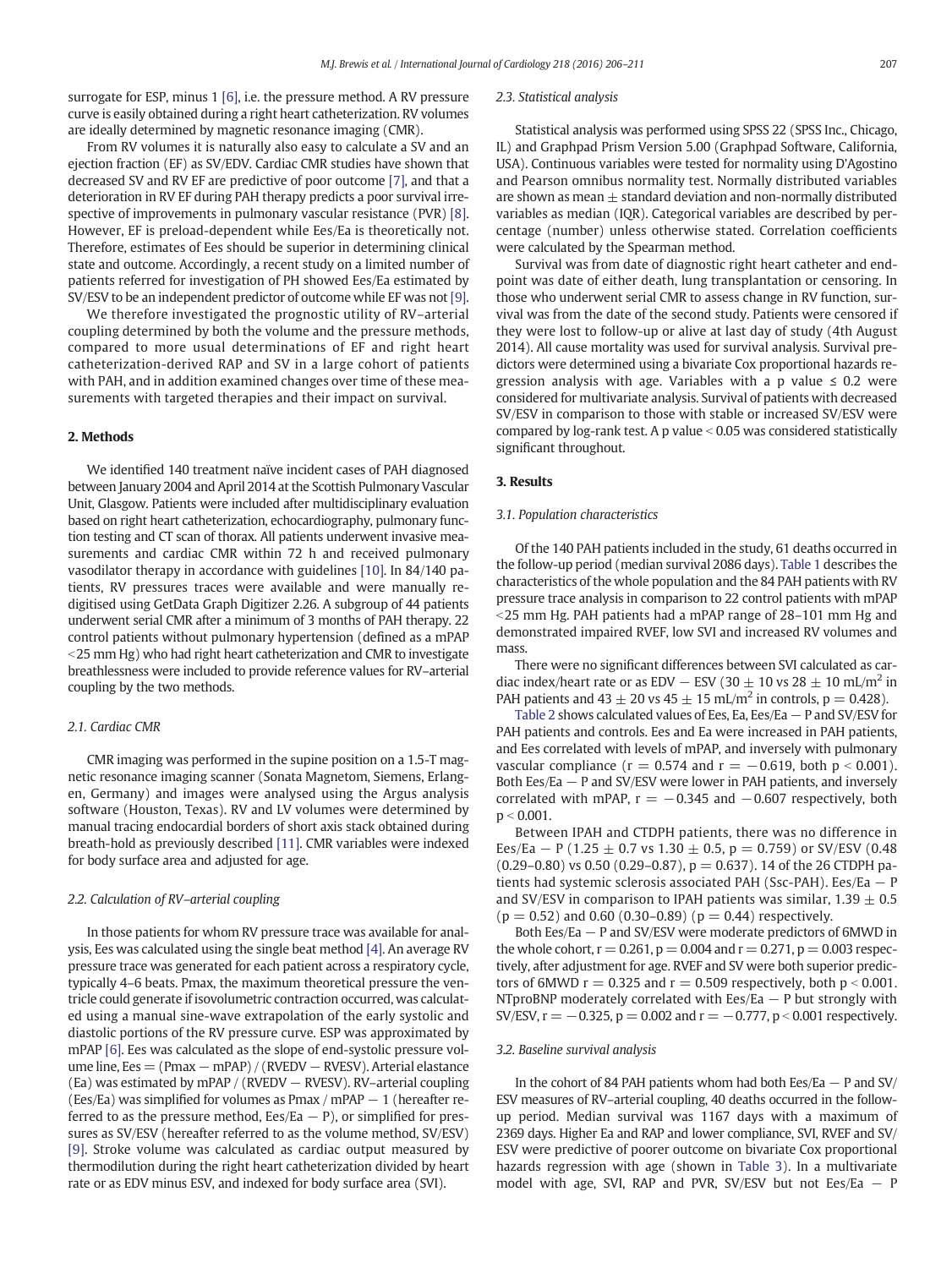# <span id="page-2-0"></span>Table 1

Clinical characteristics and haemodynamics of all PAH patients ( $n = 140$ ), subgroup who had RV pressure analysis ( $n = 84$ ) and control subjects with mPAP < 25 mm Hg ( $n = 22$ ).

|                     | All PAH<br>patients,  | Patients with RV pressure trace<br>analysis |                       | p value* |
|---------------------|-----------------------|---------------------------------------------|-----------------------|----------|
|                     | $N = 140$             | PAH,<br>$n = 84$                            | Controls,<br>$n = 22$ |          |
| Age, years          | $55 + 16$             | $55 + 16$                                   | $58 + 14$             | 0.518    |
| Sex, % female       | 66                    | 64                                          | 64                    | 1.00     |
| Aetiology, % (n)    |                       |                                             |                       |          |
| <b>IPAH/FPAP</b>    | 53.6 (75)             | 63(53)                                      |                       |          |
| <b>CTDPH</b>        | 37.9 (53)             | 31(26)                                      |                       |          |
| <b>POPH</b>         | 6.4(9)                | 5(4)                                        |                       |          |
| <b>HIV</b>          | 1.4(2)                | $\Omega$                                    |                       |          |
| <b>CHD</b>          | 0.7(1)                | 1(1)                                        |                       |          |
| Therapy, $\%$ $(n)$ |                       |                                             |                       |          |
| PDE5i               | 51.4 (72)             | 59.5 (50)                                   |                       |          |
| ERA                 | 35(49)                | 28.6 (24)                                   |                       |          |
| Prostanoid          | 5.0(7)                | 1.2(1)                                      |                       |          |
| <b>CCB</b>          | 2.1(3)                | 1.2(1)                                      |                       |          |
| Dual                | 6.4(9)                | 9.5(8)                                      |                       |          |
| mPAP, mm Hg         | $48 \pm 13$           | $50 \pm 13$                                 | $18 \pm 4$            | < 0.001  |
| RAP, mm Hg          | $7\pm6$               | $8\pm6$                                     | $3 + 2$               | < 0.001  |
| PVR, Wood units     | $11.8 \pm 5.8$        | $12.2 \pm 5.9$                              | $2.1 \pm 0.9$         | < 0.001  |
| CI, $L/min/m2$      | $2.2 \pm 0.6$         | $2.2 \pm 0.7$                               | $3.0 \pm 0.8$         | < 0.001  |
| SV/PP, mL/mm Hg     | $1.03 + 0.5$<br>(138) | $0.99 \pm 0.4$ (82)                         | $3.7 \pm 1.5$         | < 0.001  |
| RVEF, %             | $36 \pm 15$           | $33 \pm 13$                                 | $58 \pm 14$           | < 0.001  |
| SVI, $mL/m2$        | $31 \pm 10$           | $30 \pm 10$                                 | $43 \pm 20$           | < 0.001  |
| RVEDVI, $mL/m2$     | $92 \pm 26$           | $94 \pm 28$                                 | $74 \pm 25$           | 0.004    |
| RVESVI, $mL/m2$     | $61 \pm 27$           | $64 \pm 28$                                 | $31 \pm 16$           | < 0.001  |
| RVMI, $g/m2$        | $52 \pm 19$           | $53 \pm 18$                                 | $36 \pm 16$           | < 0.001  |
| 6MWD, m             |                       | $305 \pm 117(77)$                           | $404 \pm 116(21)$     | 0.001    |
| NTproBNP, pg/mL     |                       | 1140 (96-3577)                              | 182 (45-243)          | < 0.001  |
|                     |                       | (75)                                        | (12)                  |          |

Data presented as  $\%$  (n), mean  $\pm$  SD or median (IQR) unless otherwise stated. PAH: pulmonary arterial hypertension; RV: right ventricle; IPAH: idiopathic PAH; FPAP: familial PAH; CTDPH: connective tissue disease associated PH; POPH: portopulmonary hypertension; CHD: congenital heart disease associated PH; PDE5i: phosphodiesterase type 5 inhibitor; ERA: endothelial receptor antagonist; CCB: calcium channel blocker; mPAP: mean pulmonary artery pressure; RAP: right atrial pressure; PVR: pulmonary vascular resistance; CI: cardiac index; SV/PP: compliance, ratio stroke volume/pulse pressure; RVEF: RV ejection fraction; SVI: stroke volume index; RVEDVI: RV end diastolic volume index; RVESVI: RV end systolic volume index; RVMI: RV mass index; 6MWD: six minute walk distance; NTproBNP: N terminal pro-brain natriuretic peptide.

⁎ p value comparison between controls and subgroup 84 PAH patients.

independently predicted survival (HR 0.306, 95% CI 0.160–0.810,  $p =$ 0.014 and HR 0.681, 95% CI 0.349–1.330,  $p = 0.261$  respectively). RVEF independently predicted survival in the same multivariate model (HR 0.310, 95% CI 0.097–0.996,  $p = 0.049$ ). Table 4 displays the multivariate model for SV/ESV, and [Table 5](#page-3-0) for RVEF.

The Kaplan–Meier survival curves according to cut off SV/ESV 0.534 and RVEF 32.5% as determined by Youden index from ROC curves are shown in [Fig. 1](#page-3-0). SV/ESV < 0.534 demonstrated 81% sensitivity, 50% specificity and RVEF  $<$  32.5% 73% sensitivity and 55% specificity for risk of death at 2 years. Survival was worse in PAH patients with SV/ESV  $\alpha$  = 0.534 (log-rank p = 0.017) or RVEF < 32.5% (p = 0.04).

#### Table 2

End systolic elastance (Ees), arterial elastance (Ea) and RV–arterial coupling for PAH patients in comparison to control subjects with mPAP <25 mm Hg.

| Variable         | <b>PAH</b>    | Controls      | p value |
|------------------|---------------|---------------|---------|
| n                | 84            | 22            |         |
| Ees $(mm Hg/mL)$ | $1.26 + 0.69$ | $0.42 + 0.26$ | <0.001  |
| Ea $(mm Hg/mL)$  | $1.10 + 0.57$ | $0.26 + 0.11$ | < 0.001 |
| $Ees/Ea - P$     | $1.27 + 0.60$ | $1.69 + 0.54$ | 0.004   |
| SV/ESV           | $0.58 + 0.37$ | $1.51 + 0.67$ | < 0.001 |

Mean  $\pm$  SD shown. RV–arterial coupling calculated by the pressure method (Ees/Ea – P) and the volume method (SV/ESV).

#### Table 3

Bivariate Cox proportional hazard regression analysis for survival in 84 PAH patients.

|                    |       |                   | p value |
|--------------------|-------|-------------------|---------|
| Ees, mm Hg/mL      | 1.254 | $(0.855 - 1.839)$ | 0.247   |
| Ea, mm Hg/mL       | 1.971 | $(1.129 - 3.441)$ | 0.017   |
| $Ees/Ea - P$       | 0.647 | $(0.354 - 1.181)$ | 0.156   |
| SV/ESV             | 0.388 | $(0.218 - 0.690)$ | 0.001   |
| mPAP, mm Hg        | 1.014 | $(0.986 - 1.042)$ | 0.344   |
| RAP, mm Hg         | 1.083 | $(1.017 - 1.154)$ | 0.013   |
| CI, $L/min/m2$     | 0.713 | $(0.376 - 1.350)$ | 0.299   |
| $SV/PP$ , mL/mm Hg | 0.290 | $(0.108 - 0.776)$ | 0.014   |
| PVR. Wood units    | 1.057 | $(0.993 - 1.126)$ | 0.081   |
| RVEF.%             | 0.256 | $(0.107 - 0.614)$ | 0.002   |
| SVI. $mL/m2$       | 0.949 | $(0.910 - 0.989)$ | 0.013   |

Data shown hazard ratio (95% CI) unless otherwise stated. All variables analysed with age. Ees: end systolic elastance; Ea: arterial elastance; Ees/Ea − P: RV coupling pressure method; SV/ESV: RV coupling volumetric method; mPAP: mean pulmonary artery; RAP: right atrial pressure; CI: cardiac index; SV/PP: compliance; PVR: pulmonary vascular resistance; RVEF: right ventricular ejection fraction; SVI: stroke volume index.

#### 3.3. Change in SV/ESV with PH therapy

15 deaths occurred in the cohort of 44 patients who underwent interval CMR. 42 PAH patients (27 IPAH, 13 CTDPH, 2 POPH) had follow-up CMR performed between 3 and 8 months after initiating PH therapy. SV/ESV, RVEF and SVI increased and RVESVI but not RVEDVI decreased with treatment. [Table 6](#page-3-0) shows baseline and follow-up CMR variables at 3–8 months. 21 patients went on to have a further CMR performed at 12–18 months. [Fig. 2](#page-4-0) shows serial CMR variables across the 3 studies. SV/ESV increased at 3–8 months and was maintained at 12–18 months, 0.38 (0.32–0.72) to 0.69 (0.44–1.12) to 0.85 (0.46–1.16), one way ANOVA  $p = 0.006$ . Patients with stable or increased SV/ESV ( $n = 31$ ) had better survival than those with decreased SV/ESV ( $n = 13$ ),  $p =$ 0.008. [Fig. 3](#page-4-0) displays the KM survival curves for the two groups. All patients with decreased SV/ESV demonstrated significant decrease in RVEF (defined as change of ≥3%) [\[12\]](#page-5-0).

# 4. Discussion

The present results show that CMR imaging of RV volumes allows for the prediction of outcome in PAH by RV function defined either as EF or SV/ESV. In this study, right heart catheterization-derived estimates of RV function such as RAP, SV or PVR or SV/PP did not independently predict outcome. Furthermore, there was no added value of combining invasive measurements of pressure with non-invasive measurements of volumes to assess RV–arterial coupling.

The present study confirms previous reports that RV contractility is increased with either preserved or decreased RV–arterial coupling in severe PH [\[9,13](#page-5-0)–16]. Gold standard metrics of contractility and afterload in vivo are determined from a family of pressure–volume loops as maximum end-systolic and arterial elastances to determine an Ees/Ea relationship by a simple dimensionless number [1–[3\].](#page-5-0) This is however difficult to implement at the bedside so simpler surrogates have been developed. The most straightforward are based on Ees/Ea either

#### Table 4

Multivariate Cox proportional hazards regression model for survival in PAH patients.

|                 |       |                 | p value |
|-----------------|-------|-----------------|---------|
| Age, years      | 1.057 | 1.024-1.091     | 0.001   |
| PVR. Wood units | 0.953 | 0.856-1.059     | 0.363   |
| RAP, mm Hg      | 1.078 | 0.999-1.062     | 0.052   |
| SV/ESV          | 0.306 | $0.160 - 0.810$ | 0.014   |
| SVI, $mL/m2$    | 0.996 | 0.923-1.075     | 0.917   |

Data shown HR (95% CI) unless otherwise stated. PVR: pulmonary vascular resistance; RAP: right atrial pressure; SV/ESV: RV coupling volumetric method; SVI: stroke volume index.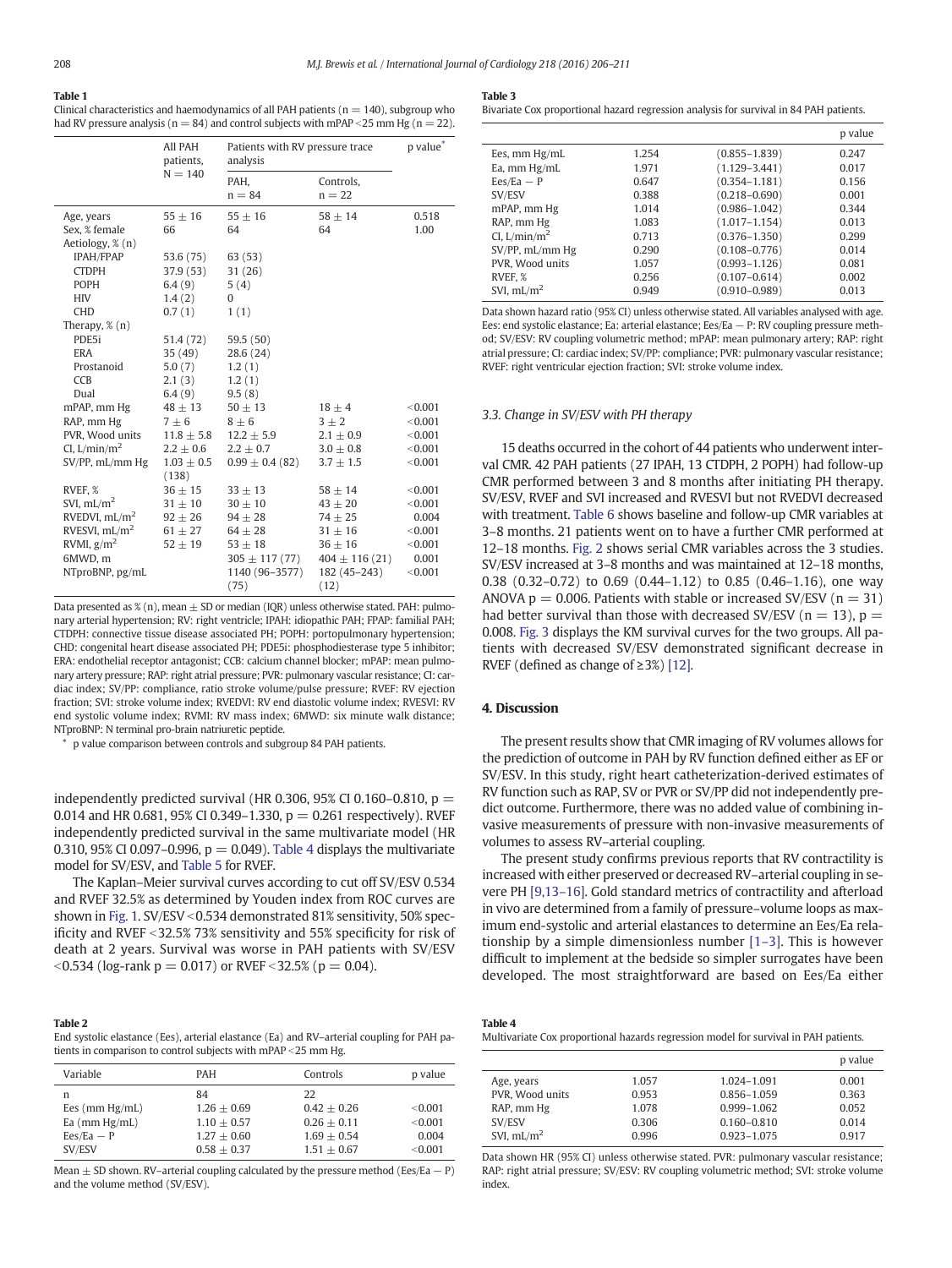#### <span id="page-3-0"></span>Table 5

Multivariate Cox proportional hazards regression model including RVEF as prognostic variable in PAH.

|                 |       |                 | p value |
|-----------------|-------|-----------------|---------|
| Age, years      | 1.055 | 1.022-1.089     | 0.001   |
| PVR. Wood units | 0.979 | 0.887-1.081     | 0.673   |
| RAP, mm Hg      | 1.065 | 0.987-1.148     | 0.103   |
| RVEF, %         | 0.310 | $0.097 - 0.996$ | 0.049   |
| SVI, $mL/m2$    | 0.990 | 0.996-1.070     | 0.802   |

simplified for volume, the pressure method resulting in Pmax/mPAP – 1 or simplified for pressure, the volume method resulting in SV/ESV. The pressure method relies on a Pmax calculation based on the analysis of a RV pressure curve to estimate maximum pressure of an isovolumic beat at EDV [\[4\]](#page-5-0), and mPAP assumed equal to ESP [\[6\].](#page-5-0) While the pressure method generates Ees/Ea values that are quantitatively in the range of reported by more robust methods [\[9,14](#page-5-0)–16], the number of assumptions in the method may result in insufficient precision and explain failure to predict outcome. The volume method rests on the indirect assumptions that Ees is a volume-independent straight line crossing the origin, which is not correct [\[2,6,9\]](#page-5-0). However, measurements of ESV and EDV by CMR have a high level of accuracy and precision, so that the information content of SV/ESV to estimate Ees/Ea is preserved and predicts outcome, confirming the previous report [\[9\].](#page-5-0)

CMR imaging of RV EF has been previously reported to be a potent predictor of outcome in idiopathic PAH [\[7,8\].](#page-5-0) The only study which compared EF to less preload-dependent SV/ESV showed the latter only to be an independent predictor of outcome, suggesting the less loaddependent measures of RV–arterial coupling might be clinically more relevant than EF [\[9\].](#page-5-0) In the present study, both SV/ESV and EF independently predicted outcome. These apparent discrepancies are to be explained by differences in background populations (in the previous report PH of mixed aetiology including group II disease was examined, and not all subjects subsequently received PH therapy) and high degree of collinearity between these measurements.

A right heart catheterization is mandatory for the diagnosis of PH [\[17\].](#page-5-0) However, the procedure allows for only an indirect description of RV function, with RAP to estimate EDV, or preload, mPAP or PVR to estimate afterload, and SV to reflect contractility [\[2\]](#page-5-0). In spite of these limitations, RAP, cardiac output and PVR have been reported to predict outcome in PAH [\[18](#page-5-0)–23]. However, this was in studies considering exclusively these invasive measurements [\[2\]](#page-5-0). In the present study which combined right heart catheterization and CMR measurements, only imaging of RV function predicted outcome, in keeping with previous

#### Table 6

Cardiac MRI variables of right ventricular function at diagnosis and following 3–8 months of therapy in 42 PAH patients.

| CMR variable     | Baseline            | 3-8 months therapy   | p value |
|------------------|---------------------|----------------------|---------|
| RVEF(%)          | $35 + 16$           | $39 + 15$            | 0.002   |
| SV/ESV           | $0.43(0.29 - 0.85)$ | $0.62(0.36 - 1.099)$ | 0.008   |
| RVESVI $(mL/m2)$ | $61 + 30$           | $56 + 26$            | 0.036   |
| RVEDVI $(mL/m2)$ | $93(66-109)$        | $92(53 - 118)$       | 0.726   |
| SVI $(mL/m2)$    | $27 + 8$            | $32 + 9$             | 0.004   |

Data shown mean  $\pm$  SD or median (IQR) depending on data distribution. CMR: cardiac MRI; RVEF: right ventricular ejection fraction; SV/ESV: RV coupling volumetric method; RVESVI: right ventricular end systolic volume index; RVEDVI: right ventricular end diastolic volume index; SVI: stroke volume index.

report [\[9\].](#page-5-0) This result agrees with the notion that imaging provides a more accurate and relevant definition of RV function than a standard right heart catheterization. In the multivariate model with SV/ESV p value for RAP neared significance (although less so when more commonly employed RVEF considered,  $p = 0.103$ ). It is therefore possible that RAP would emerge as statistically significant in a larger population, but it is an invasive measure. This study suggests that monitoring of RV function with non-invasive imaging modalities in addition to being more acceptable to the patient yields stronger prognostic variables.

While other CMR studies of RV function have also reported on EF to independently predict outcome in IPAH [\[24\],](#page-5-0) some rather focused on EDV [\[25\]](#page-5-0) or ESV [\[26\]](#page-5-0). On the other hand, a large number of echocardiographic measures of RV systolic function and/or dimensions, or pericardial effusion [\[1,2\]](#page-5-0) and even biomarkers such as circulating brain natriuretic peptide [\[27,28\]](#page-5-0) have been shown to predict outcome as well. However, these studies were generally small with a limited number of variables, which limits extrapolation of their results to larger populations evaluated with invasive measurements and different imaging modalities and biomarkers. The resulting confusion is probably clarified by prioritizing the variables which are closest to gold standard measurements of RV function [\[2\]](#page-5-0).

Treatment with PH therapies resulted in significant improvement in SV/ESV. In accordance with previous published work, improvements in SV and RVEF were also seen [\[8,29,30\]](#page-5-0). Deterioration in RV function during therapy is increasingly recognised as a poor prognostic sign. Van Wolferen et al. showed that increasing RVEDVI or a further decrease in SV or left ventricular filling (left ventricular end diastolic volume — LVEDV) at 1 year of follow-up were the strongest predictors of mortality and treatment failure in patients with IPAH [\[7\].](#page-5-0) Veerdonk et al. studied the relationship between the effect of PH therapy on changes in arterial



Fig. 1. Kaplan–Meier survival curves describing survival rates of PAH patients stratified by [a] SV/ESV ≤ 0.534 and [b] RVEF > 32.5%, p values 0.017 and 0.040 respectively.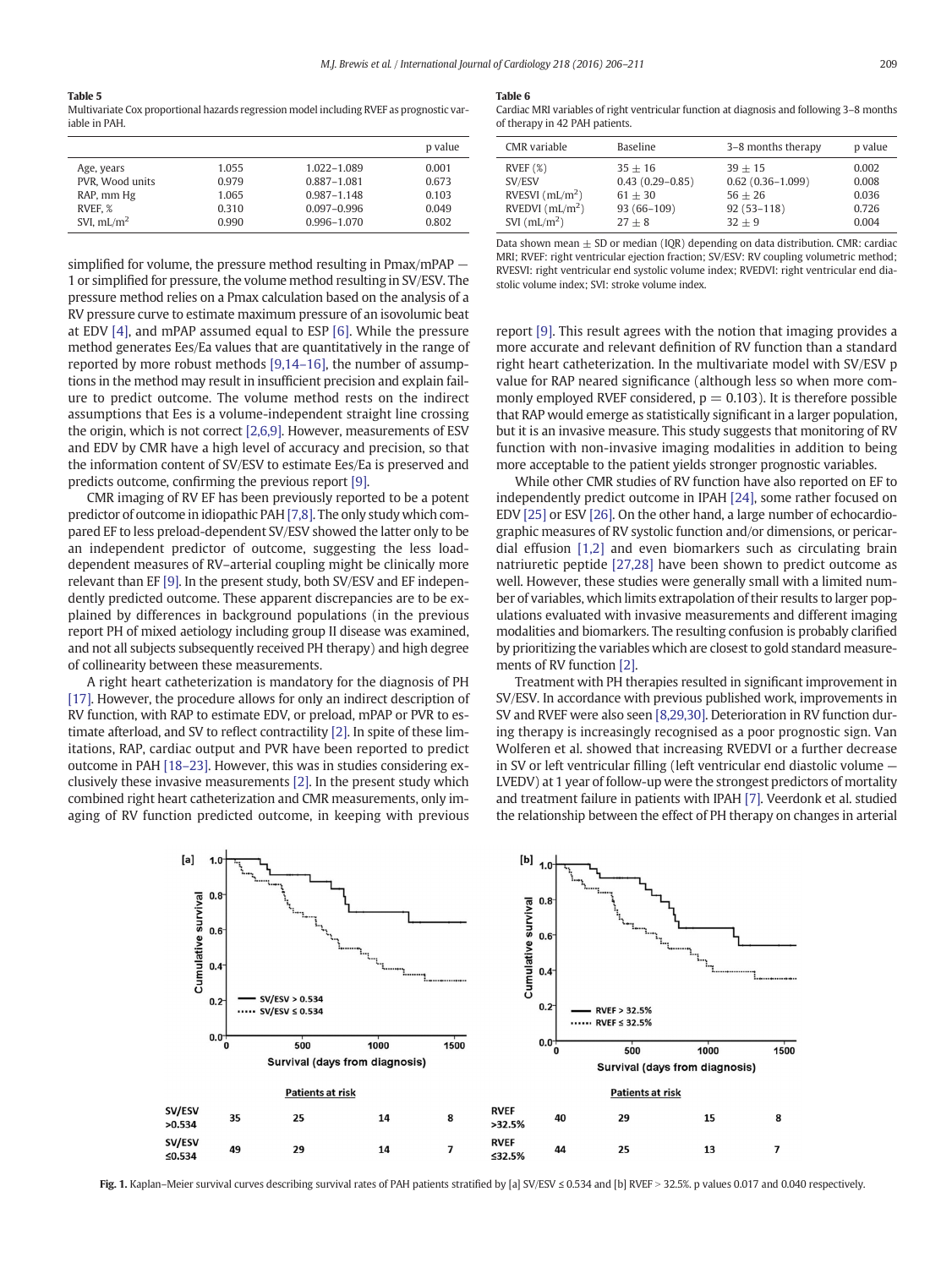<span id="page-4-0"></span>

Fig. 2. Serial CMR variables for 21 PAH patients performed at diagnosis, 3–8 months and 12–18 months after initiating PAH therapy. Median (IOR) or mean (SD) shown. p value in comparison to baseline \*p < 0.05, \*\*p < 0.01, \*\*\*p < 0.001. [a] SV/ESV, [b] RVEF, [d] SVI increased at 3-8 months and were maintained at 12-18 months, one way ANOVA p = 0.006,  $p = 0.002$  and  $p < 0.001$  respectively; [c] RVESVI fell at 3–8 months but was unchanged at 12–18 months, ANOVA  $p = 0.07$ ; no change in RVEDVI occurred (data not shown). RVEF: right ventricular ejection fraction; SV/ESV: RV coupling volumetric method; RVESVI: right ventricular end systolic volume index; RVEDVI: right ventricular end diastolic volume index; SVI: stroke volume index.

load and RV function, and demonstrated that changes in PVR moderately correlated with change in RVEF [\[8\].](#page-5-0) However, in 25% of patients where improvement in PVR occurred, progressive RV dysfunction (defined by drop in RVEF) was seen and this deterioration was associated with poorer survival. PVR however represents only part of the afterload faced by the RV. Ea describes total RV afterload incorporating both resistive and pulsatile components. This is the first study to analyse the effect of therapy on volumetric measure of RV–arterial coupling in PAH.

There are several limitations to our study. This was a single centre retrospective observational study. The invasive RV trace analysis required manual digitisation from analogue traces for analysis. The RHC and CMR (and therefore pressure and volumes) were not performed simultaneously. There were however no changes in therapy between measurements. The single beat method employed requires several inherent assumptions, such as the use of a sine wave to approximate the waveform of isovolumetric contraction [\[31\]](#page-5-0), but despite this Pmax generated from single beat method has shown excellent correlation with Pmax derived from multi-beat PV-loop analysis at varying levels of venous return [\[4\]](#page-5-0), which is the gold standard for measuring RV–arterial coupling and ideally should have been included for comparison. These studies were not performed in this study as this would have required alteration of venous return through techniques such as inferior vena cava balloon occlusion with potential for complications and were felt unacceptable risk to the patient. Finally, therapy effect on RV–arterial coupling was solely assessed using CMR as it is not common practice in our centre for patients to routinely undergo haemodynamic monitoring with repeat right heart catheterization. How change in more established invasive measurements of RV–arterial coupling with treatment relates to outcome needs to be confirmed in further study.

# 5. Conclusion

RV function to predict survival in PAH is best determined by CMR measurements of SV/ESV or EF, without added value of invasively measured RV pressure measurements.



Fig. 3. Kaplan–Meier curve describing survival of PAH patients with decrease in SV/ESV (n = 13) or stable/increased SV/ESV (n = 31) at follow-up.